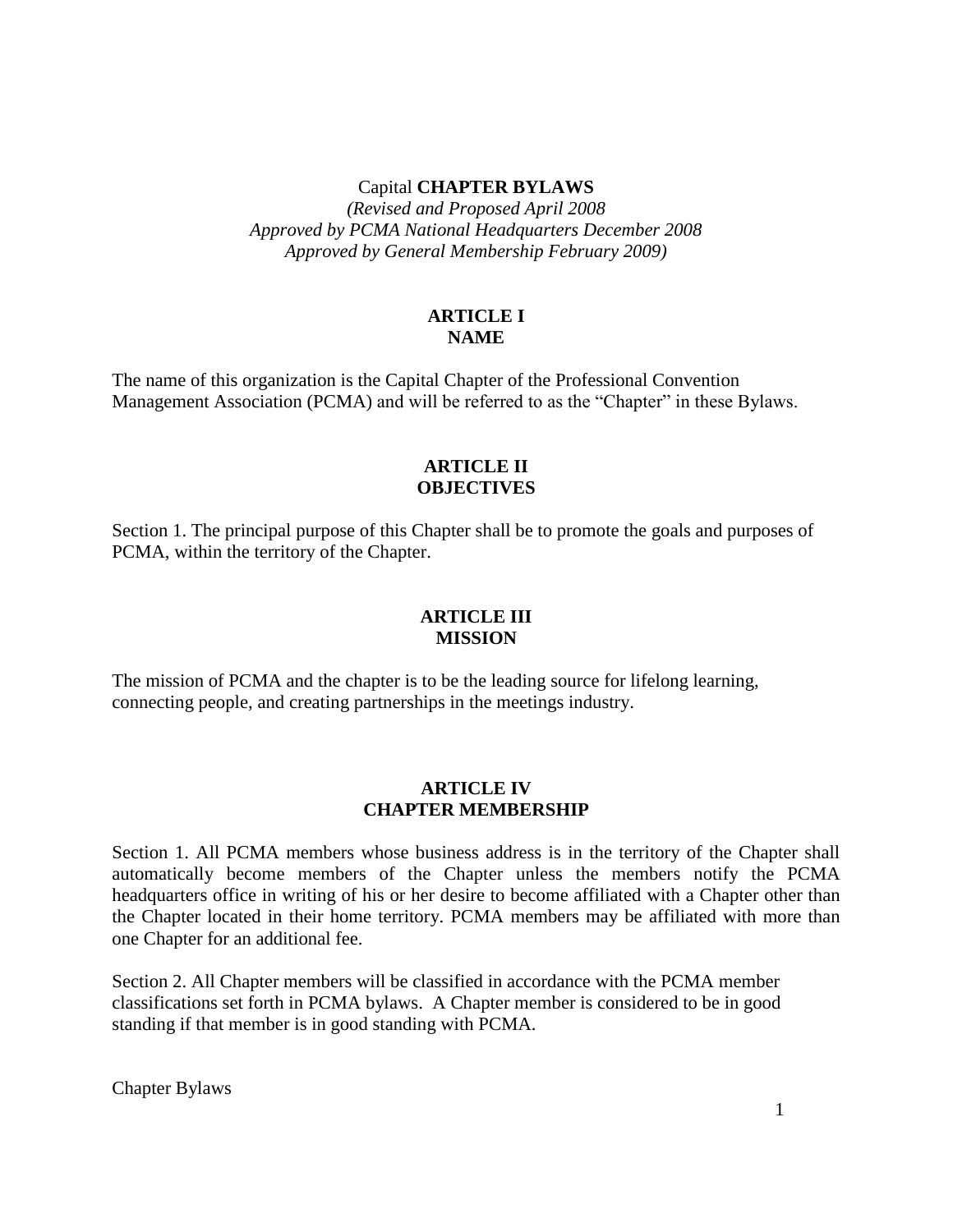# **ARTICLE V DUES**

Section 1. Dues for all categories shall be established by the Board of Directors in accordance with PCMA policies.

Section 2. PCMA Chapter dues will be assessed and collected annually by PCMA and will be considered delinquent if not paid within sixty (60) days from the due date. Chapter's portion of dues payment will be rebated by PCMA in accordance with procedures established by the PCMA Board of Directors.

Section 3. There will be no refunds of membership dues to any member whose membership has been terminated for any reason.

## **ARTICLE VI MEMBERSHIP MEETINGS AND VOTING**

Section 1. **MEETINGS.** The Chapter shall hold an Annual Meeting in each calendar year at the time and place to be fixed by the Chapter Board of Directors. Special Meetings of the Chapter may be called at any other time by the President, at the request of a majority of the Chapter Board of Directors, or upon the written petition of 10 percent of the Chapter members in good standing. Non-members may not attend the Chapter Board meetings except as an invited guest of the Chapter Board of Directors.

Section 2. **NOTICE.** At least thirty (30) days advance notice, in writing, of the time and place of each Annual and Special Meeting, shall be given by mail, postage prepaid, email or facsimile addressed to each member at the address on the records of the Chapter. In the case of special meetings, the notice shall also state specific purpose(s) for which the meeting is called.

Section 3. **QUORUM.** At any annual or special meeting of the members of this Chapter, a quorum shall consist of 10 percent of Chapter members in good standing.

Section 4. **VOTING.** At all meetings of the membership, each Chapter member in good standing shall have one (1) vote but may take part and vote in person only. Proxy voting is not permitted. Unless otherwise specifically provided by these Bylaws, a majority vote of those members present and voting shall govern. A majority being a number more than half of the total number, providing that a quorum is present.

Section 5. **VOTING BY MAIL.** Any pending matters of business, or any proposals under consideration, may, by a majority vote of the Board, be submitted to the membership for a mail vote. To constitute valid action on any mail vote, no fewer than 20 percent of all members in good standing shall have cast a ballot, and a majority (more than half) of those voting shall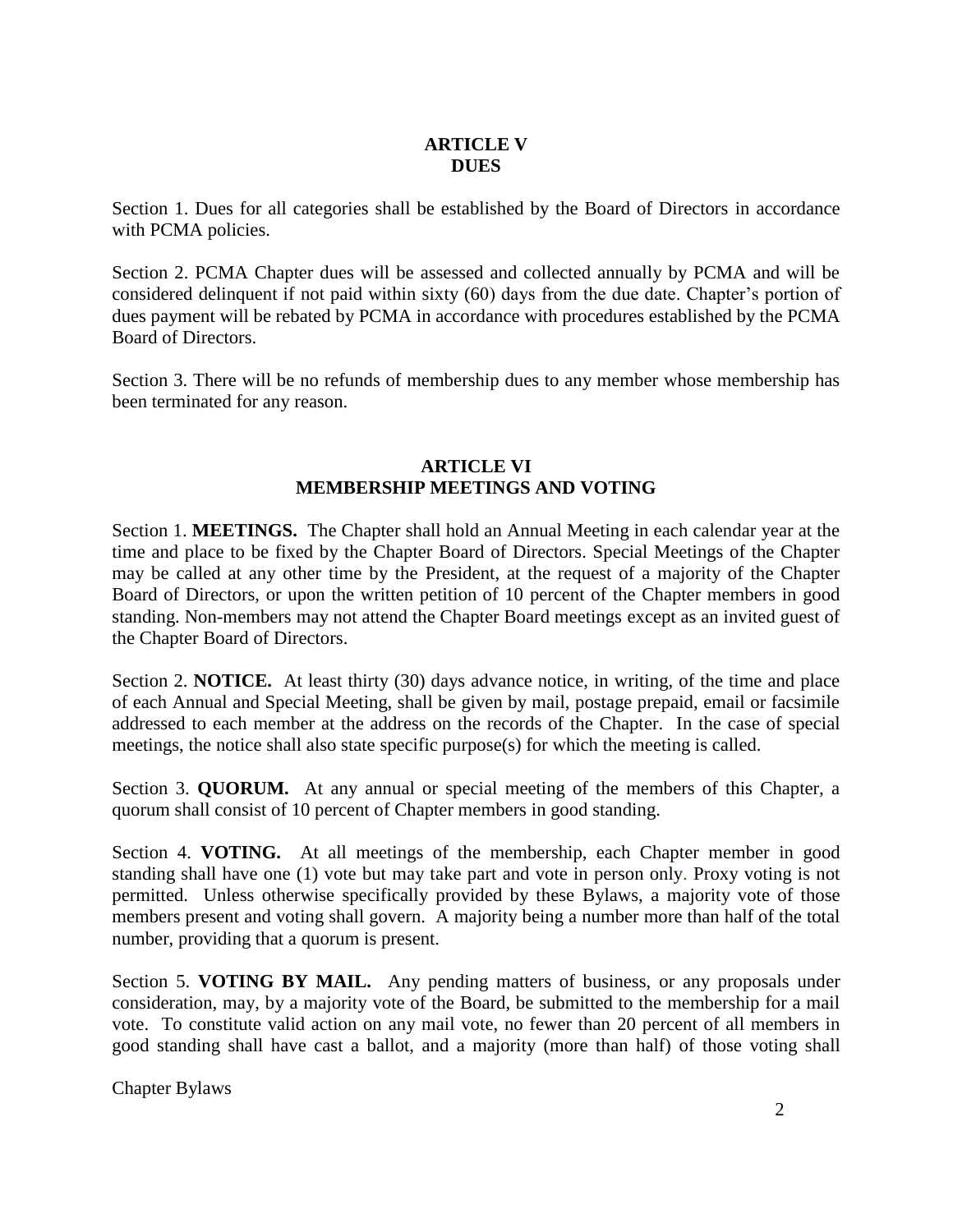govern. Mail votes may be taken by regular or electronic mail. These procedures are not applicable for chapters whose state/province of incorporation prohibits such voting procedures.

# **ARTICLE VII OFFICERS AND DIRECTORS**

Section 1. **OFFICERS.** The officers of this Chapter shall be the President, the President-elect, the Immediate Past President, the Secretary and the Treasurer. The offices of Secretary and Treasurer may be combined. All of the officers must be members of PCMA in good standing, and must have been members in good standing for a minimum of one year before assuming office.

Section 2. **DIRECTORS.** The Board of Directors shall consist of the officers, and six (6) Directors, all of whom shall be PCMA members in good standing. All Directors must have been members in good standing for a minimum of one year before becoming directors.

## Section 3. **TENURE OF OFFICERS AND DIRECTORS.**

(a) Officers and Directors shall assume office at the beginning of each calendar year. The term of office for the officers shall be one year. The Secretary and the Treasurer may be re-elected to serve a maximum of two (2) consecutive terms. The Immediate Past President shall serve until his or her successor rotates into office. Each of the six (6) elected directors shall serve staggered terms of two (2) years or until their successors are duly elected and qualified; they shall not serve more than two  $(2)$  consecutive terms.

(b) The period of time an officer or director is required to serve, to complete an unexpired term of another officer or director, shall not be included in the calculation of the term limitations set forth in these Bylaws.

(c) Officers and directors shall serve without compensation, although the Board may in its sole discretion reimburse officers and directors for reasonable expenses incurred in the performance of their duties associated with their office. Such reimbursements to be made only upon submission of proper documentation, including receipts for such expenses.

Section 4. **VACANCY.** In the event of a vacancy in the office of the President by death, resignation or removal, the President-elect shall automatically succeed to the Presidency. Vacancies in any other elective office may be filled, for the balance of the term thereof, by the Board at any regular or special Board meeting. An officer selected to fill a vacancy shall serve until the expiration of the term in which the vacancy occurred, or until the next annual election of officers, whichever occurs first.

### Section 5. **REMOVAL.**

Directors and Officers may be removed in accordance with applicable state or provincial law.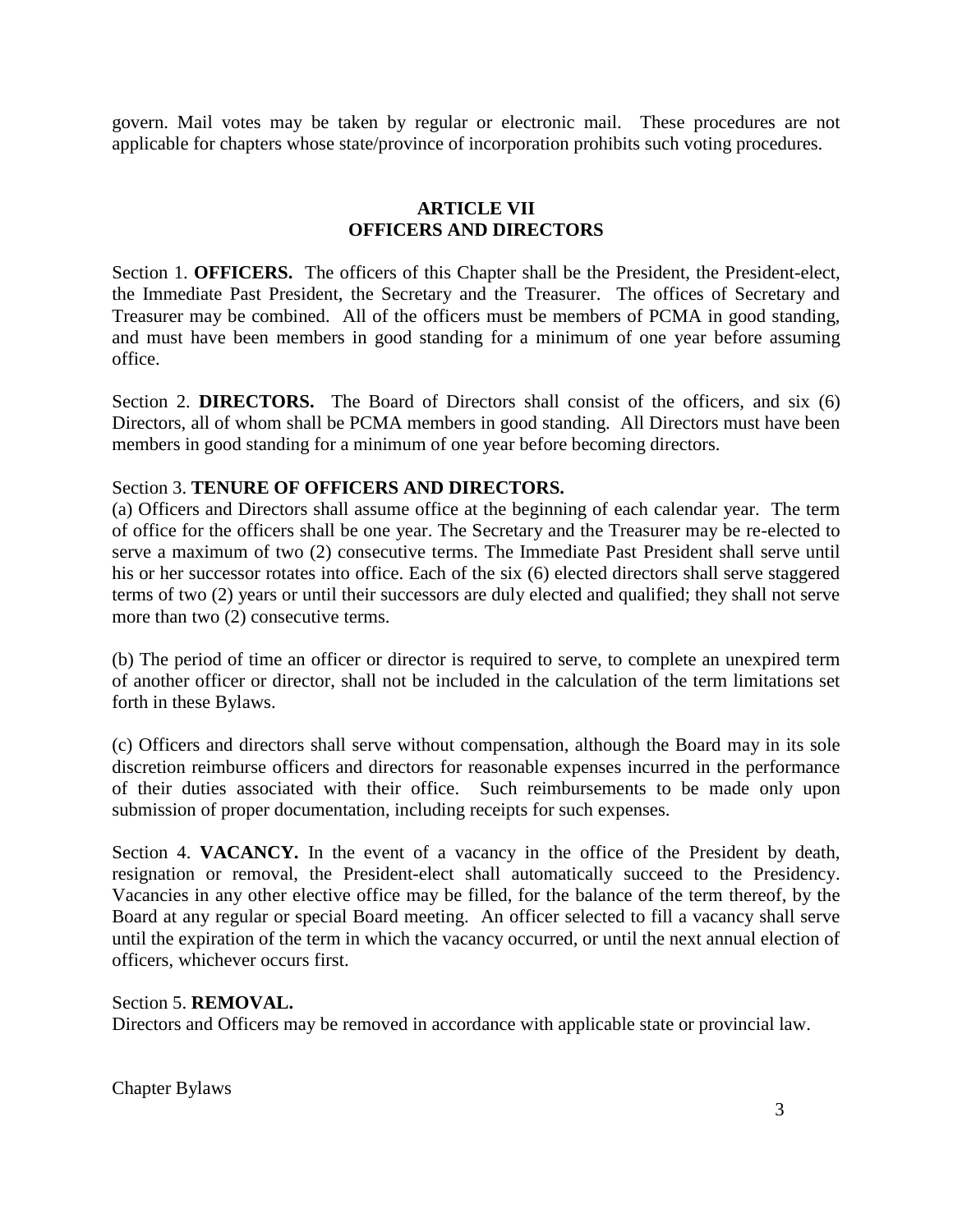## **ARTICLE VIII DUTIES OF OFFICERS**

Section 1. **THE PRESIDENT** shall be the chief elected officer and official spokesperson for the Chapter, and shall preside at all meetings of the Board and membership. He/she must be a Professional or Supplier Partner member of PCMA in good standing. The President shall make all committee appointments, as provided in these Bylaws, and shall be an ex-officio member, with the right to vote, on all committees except the Nominating Committee, unless otherwise specified. The President may make and sign contracts and agreements, in the name of the Chapter, with approval of the Chapter Board and in accordance with guidelines promulgated by the PCMA Board of Directors.

Section 2. **THE PRESIDENT-ELECT** shall be a member of the Board, and shall have such other powers, and perform such other duties, as the President and/or the Board may prescribe. In the absence of the President, the President-elect shall be the presiding officer. He/she must be a Professional or Supplier Partner member of PCMA in good standing. Prior to assuming the office of President, the President-elect may appoint standing and special committees to serve during his/her term.

Section 3. **THE SECRETARY** shall be a member of the Board and shall be responsible for providing notice of meetings and the preparation and maintenance of meeting minutes of all Chapter and Board meetings. The Secretary shall be the custodian of, or designate a custodian of, the legal papers and documents, business records and the corporate seal of the Chapter; and have the authority to designate as true and correct copies of the Bylaws, resolutions and minutes of the Board of Directors and other committees, and other documents of the Chapter. He/she must be a Professional or Supplier Partner member of PCMA in good standing. He/she shall have such other powers, and perform such other duties, as the President and/or the Board may prescribe.

Section 4. **THE TREASURER** shall be a member of the Board and shall be responsible for the funds and securities of the Chapter. All financial decisions, including deposits or investments shall be in accordance with the instructions and directions of the Board. He/she must be a Professional or Supplier Partner member of PCMA in good standing. The Treasurer shall oversee the collection of all Chapter membership dues and assessments from PCMA, establish proper accounting procedures and maintain books and records of account covering all financial transactions of the Chapter, and shall render to the Board, all federal, regional, or local taxing or revenue regulatory authorities, and PCMA, such financial statements and/or filings as may be from time to time requested. The Treasurer shall report periodically to the Board about the financial condition of the Chapter, and shall make a detailed financial report to the membership at its Annual Meeting. If directed by the Board, the Treasurer shall annually submit all accounts and financial transactions for audit to a firm of licensed Certified Public Accountants (US)/Chartered Accountants (Canada) selected by the Board. The Treasurer shall have such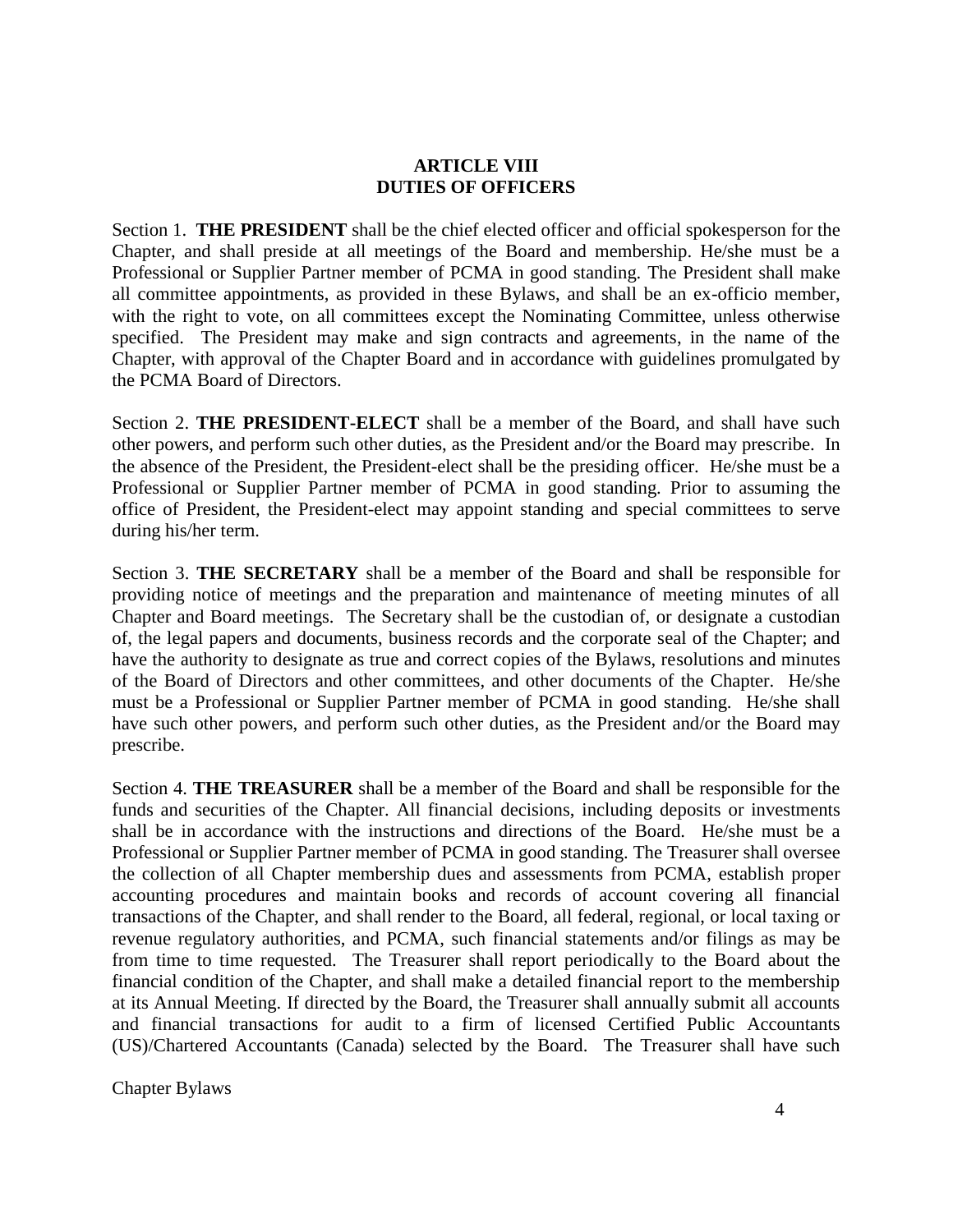additional powers and duties as may be prescribed by the President and/or the Board of Directors.

Section 5. **CHAPTER ADMINISTRATOR.** Some or all of the duties listed above may be delegated by the Board of Directors to the Chapter administrator. The Chapter administrator may not hold office or vote.

## **ARTICLE IX BOARD OF DIRECTORS**

Section 1. **AUTHORITY.** The Board of Directors shall be the principal governing body of the Chapter and, as such, shall exercise full supervision and control over all its business affairs. Without in any way limiting such powers of supervision and control, they shall include the following: to create committees and specify their duties and responsibilities; to review and approve all financial matters including budgetary forecasts, reports and income and expense statements; to approve all standing and ad hoc committee appointments; to approve all standing and ad hoc committee reports; and generally to transact any and all business of the Chapter not otherwise provided for herein.

Section 2. **RULES AND REGULATIONS.** The Board may in its discretion adopt rules and regulations for the conduct of its business affairs which it determines, will enhance and expedite the performance of its duties.

Section 3. **DELEGATION OF POWERS.** The Board, whenever it deems necessary, may delegate to the Executive and Finance Committees certain of its authorized powers and responsibilities.

Section 4. **MEETINGS.** The Board of Directors shall meet at least twice per year at a time and place determined by the Board. Special Meetings of the Board may be called initially by the President or upon written petition signed by three (3) directors. They shall be held at such places and on such dates as may be designated in the notices of such meetings. Notice in writing and transmitted by email or regular mail shall be given to each director, no fewer than seven (7) days prior to any meeting and shall state the purpose(s) for which the meeting is called.

Section 5. **QUORUM.** Six (6) members of the Board of Directors shall constitute a quorum at any meeting of the Board. Business transacted shall require a majority vote (more than half) of the directors present and voting, unless a different vote is required by these Bylaws.

Section 6. **VOTING BY MAIL OR FACSIMILE.** Valid action may be taken by a majority vote of the Board by postal mail, email, or facsimile ballot of its members, in accordance with applicable state or provincial law and any action taken is reported at the next board meeting and documented in the minutes thereof.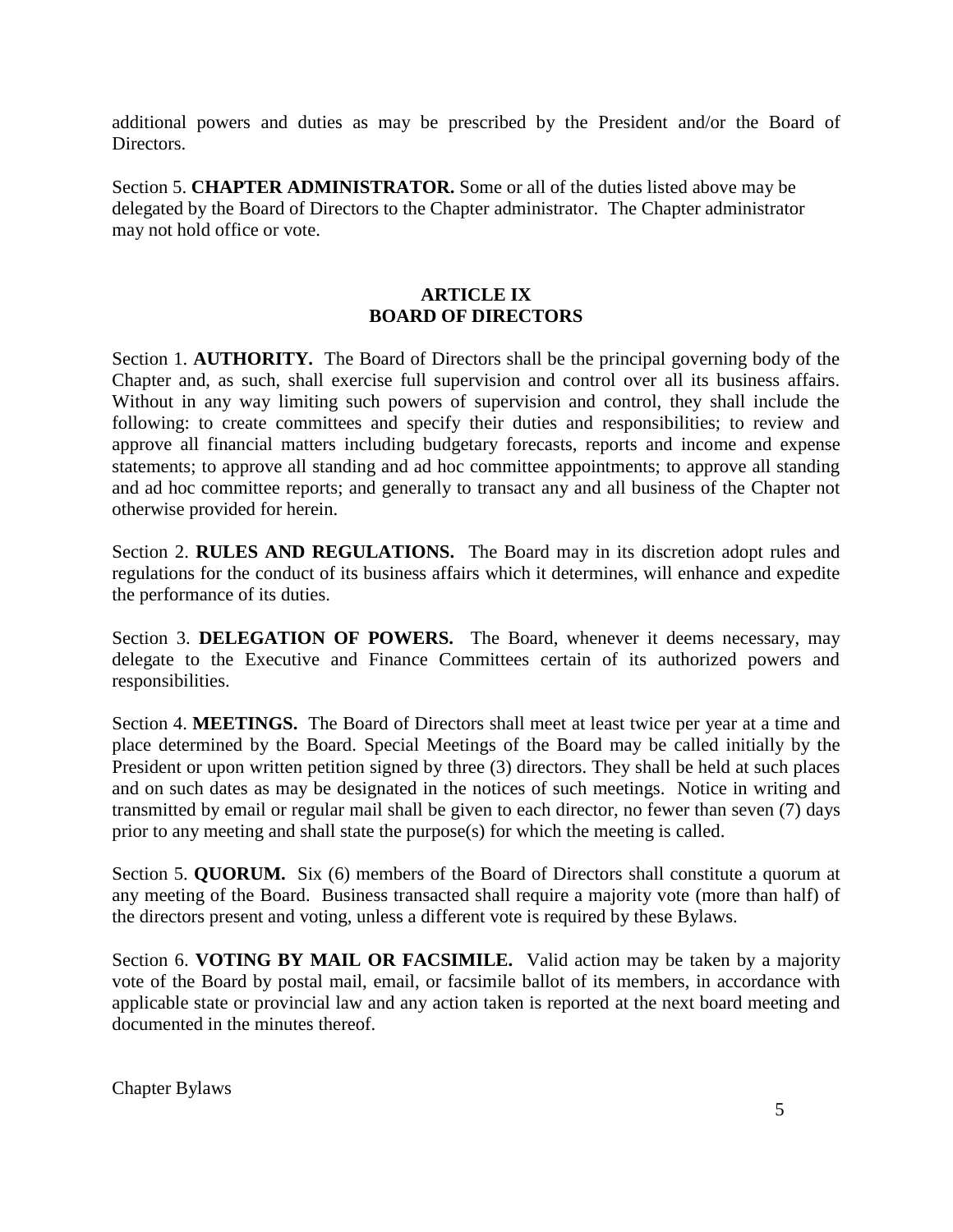## **ARTICLE X EXECUTIVE COMMITTEE**

Section 1. **COMPOSITION.** The Executive Committee shall be composed of the Officers.

Section 2. **POWERS AND DUTIES.** Pursuant to authority delegated to it by the Board, the Executive Committee, during the interval between Board meetings, may act for the Board on all matters of business unless otherwise restricted by these Bylaws. It shall assist the President in the performance of the duties of that office, and shall perform such other assignments as it is directed to do by the Board.

Section 3. **MEETINGS.** The Executive Committee shall meet at the call of the President, or upon the request of three (3) Committee Members, with seventy-two (72) hours notice given by mail, email facsimile or telephone to all members.

Section 4. **QUORUM.** Three (3) members of the Executive Committee shall constitute a quorum.

Section 5. **MANNER OF ACTION.** The President shall preside at all meetings of the Executive Committee, and may designate a secretary pro-tem to keep the minutes of the proceedings and the business transacted. Actions of the Committee shall be reported to the Board for ratification at its next meeting.

# **ARTICLE XI STANDING AND SPECIAL COMMITTEES**

Section 1. The Standing Committees of the Chapter shall be Finance and Audit, Membership, Nominating, and Program.

Section 2. **FINANCE and AUDIT COMMITTEE.** The Finance and Audit Committee shall consist of the Executive Committee. The Treasurer shall be the Chair of the Committee. It shall be the duty and responsibility of this Committee to suggest ways and means of adding to the total income and revenues of the Chapter. It shall advise the Board on the preparation of the annual budget, and make recommendations to the Board regarding the direction, supervision, conservation and investment of Chapter funds. The committee will supervise any audits of the organization. The Committee may perform such other powers and duties connected with finances of the Chapter as the Board may from time to time delegate to it.

Section 3. **MEMBERSHIP COMMITTEE.** This committee shall promote Chapter and PCMA membership, and assist with member recruitment and retention.

Section 4. **NOMINATING COMMITTEE.** The Nominating Committee shall be composed of a minimum of three (3) persons; one (1) Professional Member and one (1) Supplier Partner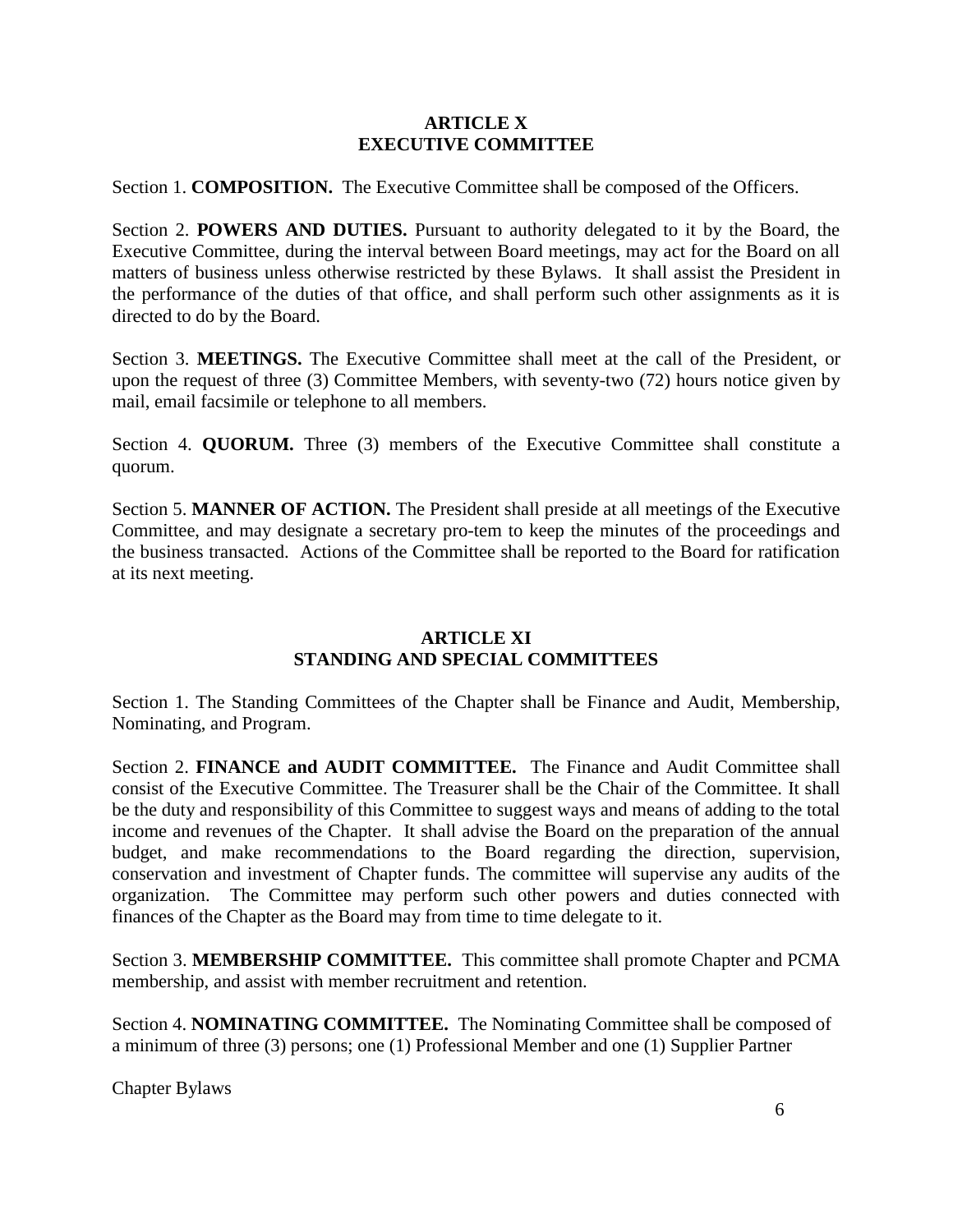Member to be selected by the Board of Directors, and the committee chair (Immediate Past President), to be appointed by the current Chapter President."

Section 5. **PROGRAM COMMITTEE.** This committee shall be responsible for the educational content of all regular meetings.

Section 7. **SPECIAL COMMITTEES.** The President may appoint additional committees to promote the objectives, purposes and activities of the Chapter. Their composition and duties shall be prescribed by the Board. Special Committees include:

Community Services Committee Sponsorship Committee Communications Committee Emerging Leaders Committee Marketing Task Force

# **ARTICLE XII NOMINATIONS AND ELECTIONS**.

Section 1. **CANDIDATES.** To be a qualified candidate, all nominees selected by the Nominating Committee, or nominated by petition, must be members of PCMA in good standing for at least one year at the time of nomination as noted in Article VII. No member may hold more than one (1) elective office simultaneously, unless the offices of Secretary and Treasurer have been combined.

Section 2. **NOMINATION BY COMMITTEE.** By November 1 each year, the Nominating Committee shall meet and select one (1) candidate for each elective office and directorship (2 each year) to be filled. The Chair of the committee shall provide notice to the membership of the slate of candidates selected by the Nominating Committee. In the event that no petition nominations are received, the slate proposed by the Nominating Committee shall be deemed elected on the  $31<sup>st</sup>$  day following notification to the membership of the slate.

Section 3. **NOMINATION BY PETITION.** Additional nominations for any officer or directorship may be made by written petition signed by five percent of the membership in good standing, within 30 days following notification to the membership. In the event that qualified candidates are nominated by petition for any office, an election shall be conducted by a confidential mail ballot of the membership. The Secretary shall supervise the counting of the ballots and the candidate receiving the highest number of votes for the office shall be declared elected.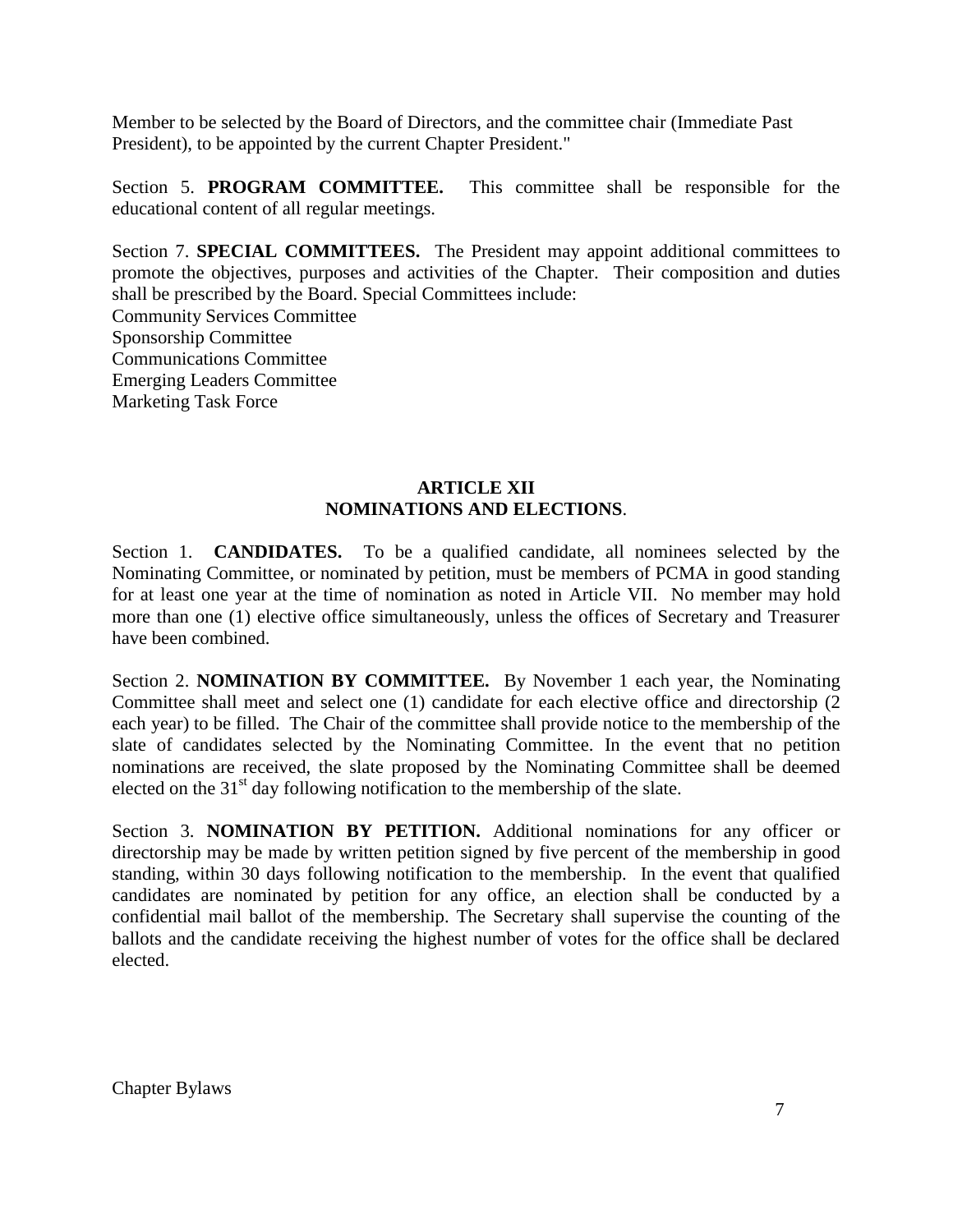#### **ARTICLE XIII FINANCIAL MATTERS**

Section 1. **FISCAL YEAR.** The fiscal year of the Chapter shall be the calendar year.

Section 2. **BUDGET.** Upon recommendation of the Finance Committee, the Board of Directors shall adopt an annual operating budget covering all activities of the Chapter, and this budget shall be approved prior to the beginning of the fiscal year.

## **ARTICLE XIV AMENDMENTS**

Section 1. These Bylaws may be amended, revised or repealed by a two-thirds (2/3) vote of the membership present and voting at any duly convened Annual or Special Meeting of the Chapter, provided that written or printed notice of the proposed wording of such amendments and/or revisions has been mailed to the membership at least thirty (30) days before the meeting at which action is to be taken; or by two-thirds  $(2/3)$  vote of the membership voting by a thirty  $(30)$  day mail ballot.

Section 2. Amendments may be proposed by the Board on its own initiative, or upon the petition of five percent of the members in good standing, addressed to the Board. All such proposed amendments shall be presented by the Board to the membership, with or without recommendations, as the Board may determine. All proposed amendments must be submitted to PCMA headquarters for approval before being presented to the membership for a vote.

# **ARTICLE XV PARLIAMENTARY AUTHORITY**

The rules contained in the current edition of Roberts Rules of Order Newly Revised shall govern the Chapter in all cases to which they are applicable and in which they are not inconsistent with these bylaws and any special rules of order that Chapter may adopt.

## **ARTICLE XVI LIMITATION OF LIABILITY**

Nothing herein shall constitute members of the Chapter to be partners for any purpose. No member, officer, agent or employee of this organization shall be liable for the acts or failure to act on the part of any other member, officer, agent or employee of either Chapter or PCMA, nor shall any of the members, officers, agents, or employees be liable for their acts or failure to act under these Bylaws, excepting acts, or omissions to act, arising out of willful misfeasance.